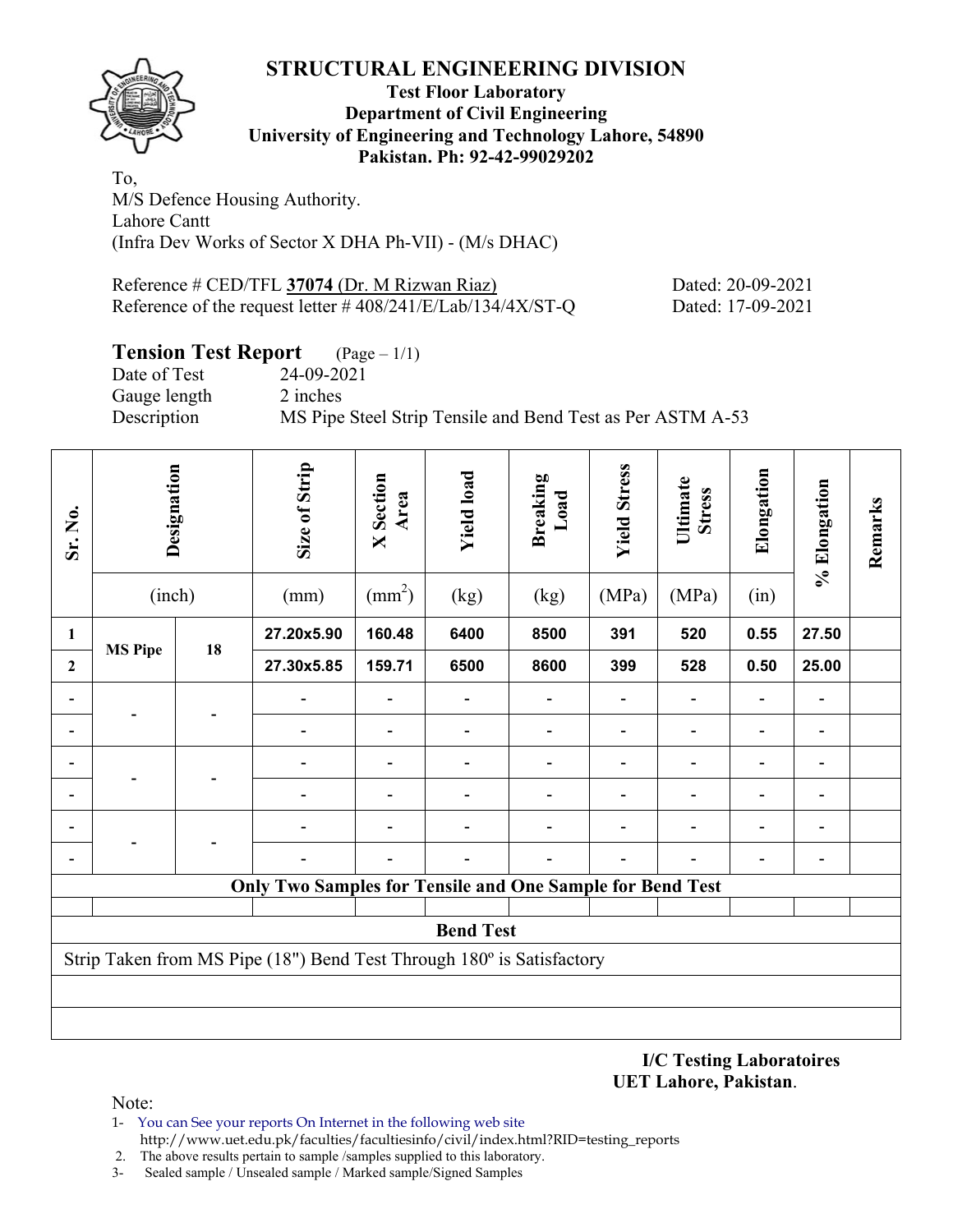

## **Test Floor Laboratory Department of Civil Engineering University of Engineering and Technology Lahore, 54890 Pakistan. Ph: 92-42-99029202**

To, Sub Divisional Officer (Buildings) Shahkot (Construction of Residences at RHC Muhammad Pura Tehsil Shahkot District Nankana Sahib)

Reference # CED/TFL **37079** (Dr. M Rizwan Riaz) Dated: 22-09-2021 Reference of the request letter # 2530 Dated: 10-07-2021

## **Tension Test Report** (Page -1/1) Date of Test 24-09-2021 Gauge length 8 inches Description Deformed Steel Bar Tensile and Bend Test as per ASTM-A615

| Sr. No.                  | Weight         |                          | Diameter/<br><b>Size</b><br>(inch) |                          | Area<br>$(in^2)$ | <b>Yield load</b>                                   | <b>Breaking</b><br>Load                                        |         | <b>Yield Stress</b><br>(psi) |                          | <b>Ultimate Stress</b><br>(psi) | Elongation                   | % Elongation   | Remarks |
|--------------------------|----------------|--------------------------|------------------------------------|--------------------------|------------------|-----------------------------------------------------|----------------------------------------------------------------|---------|------------------------------|--------------------------|---------------------------------|------------------------------|----------------|---------|
|                          | $\frac{2}{10}$ | Nominal                  | Actual                             | Nominal                  | <b>Actual</b>    | (kg)                                                | (kg)                                                           | Nominal | Actual                       | Nominal<br><b>Actual</b> |                                 | (inch)                       |                |         |
| $\mathbf{1}$             | 0.367          | 3/8                      | 0.371                              | 0.11                     | 0.108            | 3700                                                | 5000                                                           | 74200   | 75510                        | 100200                   | 102100                          | 0.90                         | 11.3           |         |
|                          |                |                          |                                    |                          |                  |                                                     |                                                                |         |                              |                          | $\overline{\phantom{0}}$        | $\overline{\phantom{0}}$     |                |         |
| $\overline{\phantom{0}}$ |                | $\overline{\phantom{0}}$ |                                    | $\overline{\phantom{0}}$ |                  |                                                     |                                                                |         |                              |                          | $\qquad \qquad -$               | $\qquad \qquad \blacksquare$ |                |         |
| $\overline{\phantom{a}}$ |                | $\overline{\phantom{0}}$ | $\overline{\phantom{0}}$           | $\overline{\phantom{0}}$ | $\overline{a}$   |                                                     |                                                                |         |                              |                          | $\overline{\phantom{a}}$        | $\overline{\phantom{a}}$     | $\blacksquare$ |         |
| $\overline{\phantom{a}}$ |                |                          |                                    |                          |                  |                                                     |                                                                |         |                              |                          | $\overline{\phantom{0}}$        | $\overline{\phantom{0}}$     |                |         |
| $\overline{\phantom{a}}$ |                |                          |                                    |                          |                  |                                                     |                                                                |         |                              |                          |                                 | $\blacksquare$               |                |         |
|                          |                |                          |                                    |                          |                  |                                                     | Note: only one sample for tensile and one sample for bend test |         |                              |                          |                                 |                              |                |         |
|                          |                |                          |                                    |                          |                  |                                                     |                                                                |         |                              |                          |                                 |                              |                |         |
|                          |                |                          |                                    |                          |                  |                                                     | <b>Bend Test</b>                                               |         |                              |                          |                                 |                              |                |         |
|                          |                |                          |                                    |                          |                  | 3/8" Dia Bar Bend Test Through 180° is Satisfactory |                                                                |         |                              |                          |                                 |                              |                |         |
|                          |                |                          |                                    |                          |                  |                                                     |                                                                |         |                              |                          |                                 |                              |                |         |
|                          |                |                          |                                    |                          |                  |                                                     |                                                                |         |                              |                          |                                 |                              |                |         |

#### **I/C Testing Laboratoires UET Lahore, Pakistan**.

Note:

- 1- You can See your reports On Internet in the following web site http://www.uet.edu.pk/faculties/facultiesinfo/civil/index.html?RID=testing\_reports
- 2. The above results pertain to sample /samples supplied to this laboratory.
- 3- Sealed sample / Unsealed sample / Marked sample/Signed Samples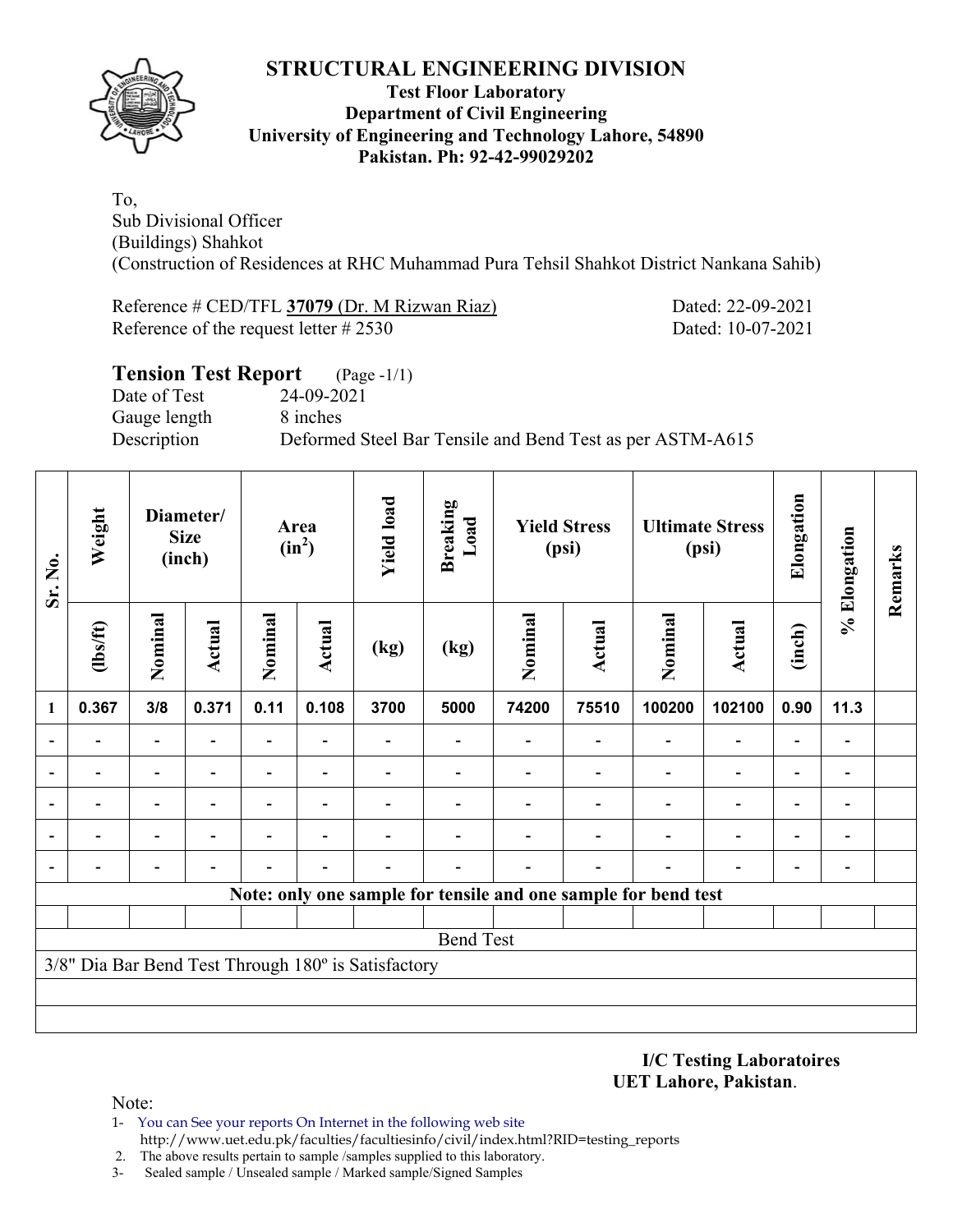

## **Test Floor Laboratory Department of Civil Engineering University of Engineering and Technology Lahore, 54890 Pakistan. Ph: 92-42-99029202**

To, Resident Engineer Abdullah Khan Architect CIMC (CMH Institute of Medical Sciences, DHA Bahawalpur)

| Reference # CED/TFL 37090 (Dr. M Rizwan Riaz)                | Dated: 23-09-2021 |
|--------------------------------------------------------------|-------------------|
| Reference of the request letter # SRE/KB/01/CIMS/Site/Lab/15 | Dated: 21-09-2021 |

## **Tension Test Report** (Page -1/1)

Date of Test 24-09-2021 Gauge length 8 inches

Description Deformed Steel Bar Tensile and Bend Test as per ASTM-A615

| Sr. No.      | Weight                                        | Diameter/<br><b>Size</b> |                  |                          |                          |      |                          |                                                                 |                          |                          | Area<br>$(in^2)$         | <b>Yield load</b>        | <b>Breaking</b><br>Load      |                              | <b>Yield Stress</b><br>(psi) |  | <b>Ultimate Stress</b><br>(psi) | Elongation | % Elongation | Remarks |
|--------------|-----------------------------------------------|--------------------------|------------------|--------------------------|--------------------------|------|--------------------------|-----------------------------------------------------------------|--------------------------|--------------------------|--------------------------|--------------------------|------------------------------|------------------------------|------------------------------|--|---------------------------------|------------|--------------|---------|
|              | $\frac{2}{10}$                                | Nominal<br>$(\#)$        | Actual<br>(inch) | Nominal                  | Actual                   | (kg) | (kg)                     | Nominal                                                         | <b>Actual</b>            | Nominal                  | <b>Actual</b>            | (inch)                   |                              |                              |                              |  |                                 |            |              |         |
| 1            | 0.384                                         | $\mathbf 3$              | 0.379            | 0.11                     | 0.113                    | 4100 | 5300                     | 82200                                                           | 80050                    | 106200                   | 103500                   | 1.10                     | 13.8                         | <b>Steel</b><br>$\mathbf{S}$ |                              |  |                                 |            |              |         |
| $\mathbf{2}$ | 0.386                                         | $\mathbf{3}$             | 0.380            | 0.11                     | 0.113                    | 4000 | 5300                     | 80200                                                           | 77720                    | 106200                   | 103000                   | 1.00                     | 12.5                         |                              |                              |  |                                 |            |              |         |
|              |                                               | $\overline{\phantom{0}}$ |                  | $\overline{\phantom{a}}$ | Ξ.                       |      | $\overline{\phantom{0}}$ |                                                                 | $\overline{\phantom{0}}$ | $\overline{\phantom{a}}$ | $\overline{\phantom{a}}$ |                          | $\overline{\phantom{a}}$     |                              |                              |  |                                 |            |              |         |
|              |                                               | -                        |                  | -                        | $\overline{\phantom{0}}$ |      |                          |                                                                 |                          |                          | $\overline{\phantom{a}}$ | $\overline{\phantom{0}}$ | $\blacksquare$               |                              |                              |  |                                 |            |              |         |
|              |                                               | $\overline{\phantom{0}}$ |                  | -                        |                          |      |                          |                                                                 |                          |                          |                          |                          | $\blacksquare$               |                              |                              |  |                                 |            |              |         |
|              |                                               |                          |                  |                          |                          |      |                          |                                                                 |                          |                          |                          |                          | $\qquad \qquad \blacksquare$ |                              |                              |  |                                 |            |              |         |
|              |                                               |                          |                  |                          |                          |      |                          | Note: only two samples for tensile and one sample for bend test |                          |                          |                          |                          |                              |                              |                              |  |                                 |            |              |         |
|              |                                               |                          |                  |                          |                          |      |                          |                                                                 |                          |                          |                          |                          |                              |                              |                              |  |                                 |            |              |         |
|              |                                               |                          |                  |                          |                          |      | <b>Bend Test</b>         |                                                                 |                          |                          |                          |                          |                              |                              |                              |  |                                 |            |              |         |
|              | #3 Bar Bend Test Through 180° is Satisfactory |                          |                  |                          |                          |      |                          |                                                                 |                          |                          |                          |                          |                              |                              |                              |  |                                 |            |              |         |
|              |                                               |                          |                  |                          |                          |      |                          |                                                                 |                          |                          |                          |                          |                              |                              |                              |  |                                 |            |              |         |
|              |                                               |                          |                  |                          |                          |      |                          |                                                                 |                          |                          |                          |                          |                              |                              |                              |  |                                 |            |              |         |

**I/C Testing Laboratoires UET Lahore, Pakistan**.

Note:

- 1- You can See your reports On Internet in the following web site http://www.uet.edu.pk/faculties/facultiesinfo/civil/index.html?RID=testing\_reports
- 2. The above results pertain to sample /samples supplied to this laboratory.
- 3- Sealed sample / Unsealed sample / Marked sample/Signed Samples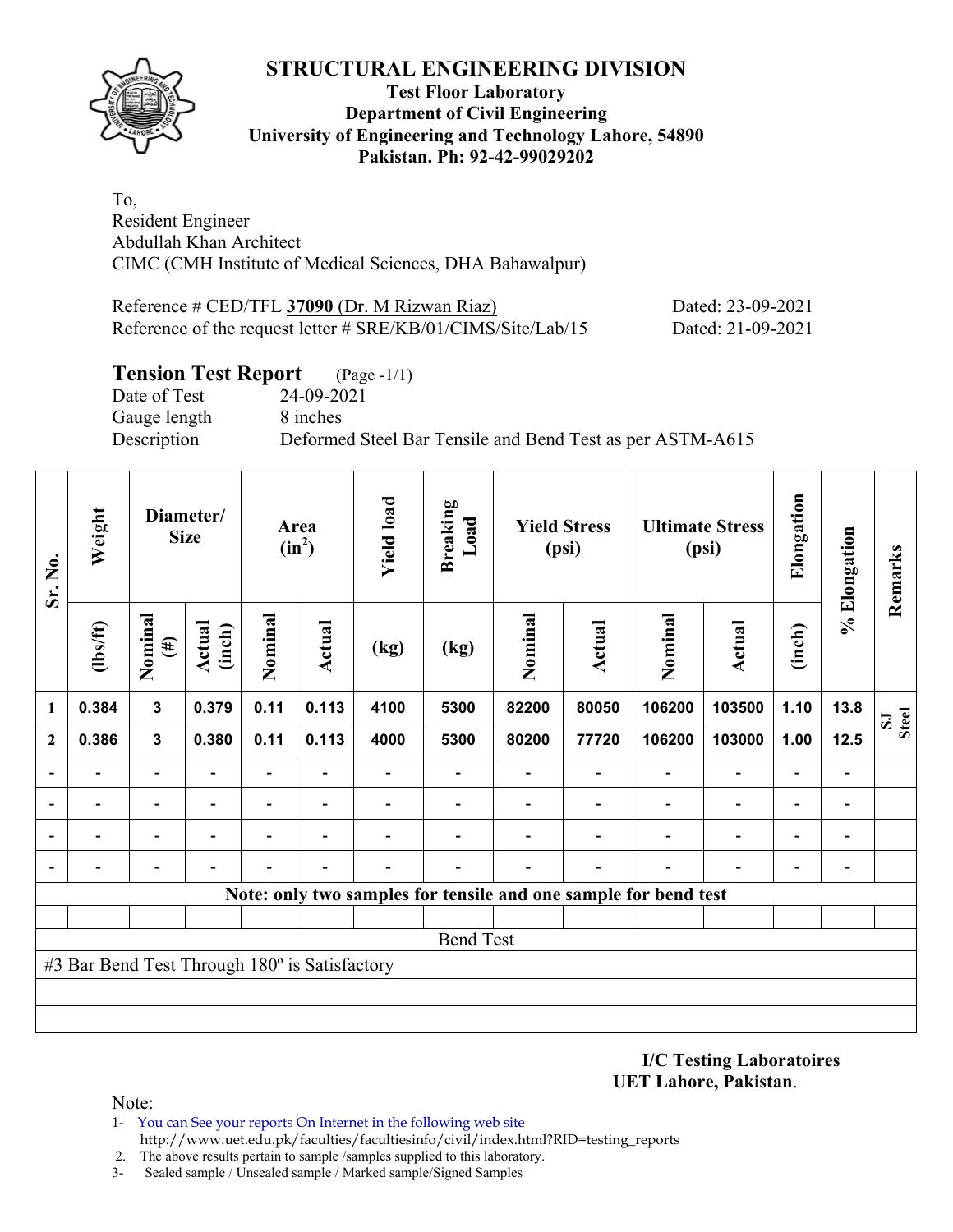## **Test Floor Laboratory Department of Civil Engineering University of Engineering and Technology Lahore, 54890 Pakistan. Ph: 92-42-99029202**

To, Resident Engineer Abdullah Khan Architect CIMC (CMH Institute of Medical Sciences, DHA Bahawalpur)

| Reference # CED/TFL 37091 (Dr. M Rizwan Riaz)                | Dated: 23-09-2021 |
|--------------------------------------------------------------|-------------------|
| Reference of the request letter # SRE/KB/01/CIMS/Site/Lab/14 | Dated: 15-09-2021 |

# **Tension Test Report** (Page -1/1)

Date of Test 24-09-2021 Gauge length 8 inches

Description Deformed Steel Bar Tensile and Bend Test as per ASTM-A615

| Sr. No.                  | Weight                                        |                          | Diameter/<br><b>Size</b> |                          | Area<br>$(in^2)$         | <b>Yield load</b> | <b>Breaking</b><br>Load |         | <b>Yield Stress</b><br>(psi)                                    | <b>Ultimate Stress</b><br>(psi) |                          | Elongation               | % Elongation                 | Remarks       |
|--------------------------|-----------------------------------------------|--------------------------|--------------------------|--------------------------|--------------------------|-------------------|-------------------------|---------|-----------------------------------------------------------------|---------------------------------|--------------------------|--------------------------|------------------------------|---------------|
|                          | $\frac{2}{10}$                                | Nominal<br>$(\#)$        | Actual<br>(inch)         | Nominal                  | <b>Actual</b>            | (kg)              | (kg)                    | Nominal | Actual                                                          | Nominal                         | <b>Actual</b>            | (inch)                   |                              |               |
| $\mathbf{1}$             | 0.376                                         | 3                        | 0.375                    | 0.11                     | 0.111                    | 3500              | 4800                    | 70200   | 69780                                                           | 96200                           | 95700                    | 1.10                     | 13.8                         | Agha<br>Steel |
| $\mathbf{2}$             | 0.369                                         | $\mathbf{3}$             | 0.371                    | 0.11                     | 0.108                    | 3600              | 4700                    | 72200   | 73250                                                           | 94200                           | 95700                    | 1.00                     | 12.5                         |               |
|                          |                                               | $\overline{\phantom{0}}$ |                          |                          |                          |                   |                         |         |                                                                 |                                 |                          |                          |                              |               |
| $\overline{\phantom{a}}$ | $\overline{\phantom{a}}$                      | $\overline{\phantom{0}}$ | $\blacksquare$           |                          | $\overline{\phantom{a}}$ |                   |                         |         |                                                                 |                                 | $\overline{\phantom{0}}$ | $\blacksquare$           | $\qquad \qquad \blacksquare$ |               |
|                          | $\overline{\phantom{0}}$                      | $\overline{\phantom{0}}$ |                          | $\overline{\phantom{0}}$ | $\overline{\phantom{0}}$ |                   |                         |         |                                                                 |                                 | $\overline{\phantom{0}}$ | $\overline{\phantom{0}}$ | $\qquad \qquad \blacksquare$ |               |
| $\blacksquare$           |                                               | -                        | $\overline{\phantom{0}}$ | $\overline{\phantom{0}}$ | $\blacksquare$           |                   |                         |         |                                                                 |                                 | $\overline{\phantom{0}}$ | $\overline{\phantom{0}}$ | $\overline{a}$               |               |
|                          |                                               |                          |                          |                          |                          |                   |                         |         | Note: only two samples for tensile and one sample for bend test |                                 |                          |                          |                              |               |
|                          |                                               |                          |                          |                          |                          |                   |                         |         |                                                                 |                                 |                          |                          |                              |               |
|                          |                                               |                          |                          |                          |                          |                   | <b>Bend Test</b>        |         |                                                                 |                                 |                          |                          |                              |               |
|                          | #3 Bar Bend Test Through 180° is Satisfactory |                          |                          |                          |                          |                   |                         |         |                                                                 |                                 |                          |                          |                              |               |
|                          |                                               |                          |                          |                          |                          |                   |                         |         |                                                                 |                                 |                          |                          |                              |               |
|                          |                                               |                          |                          |                          |                          |                   |                         |         |                                                                 |                                 |                          |                          |                              |               |

**I/C Testing Laboratoires UET Lahore, Pakistan**.

Note:

1- You can See your reports On Internet in the following web site http://www.uet.edu.pk/faculties/facultiesinfo/civil/index.html?RID=testing\_reports

2. The above results pertain to sample /samples supplied to this laboratory.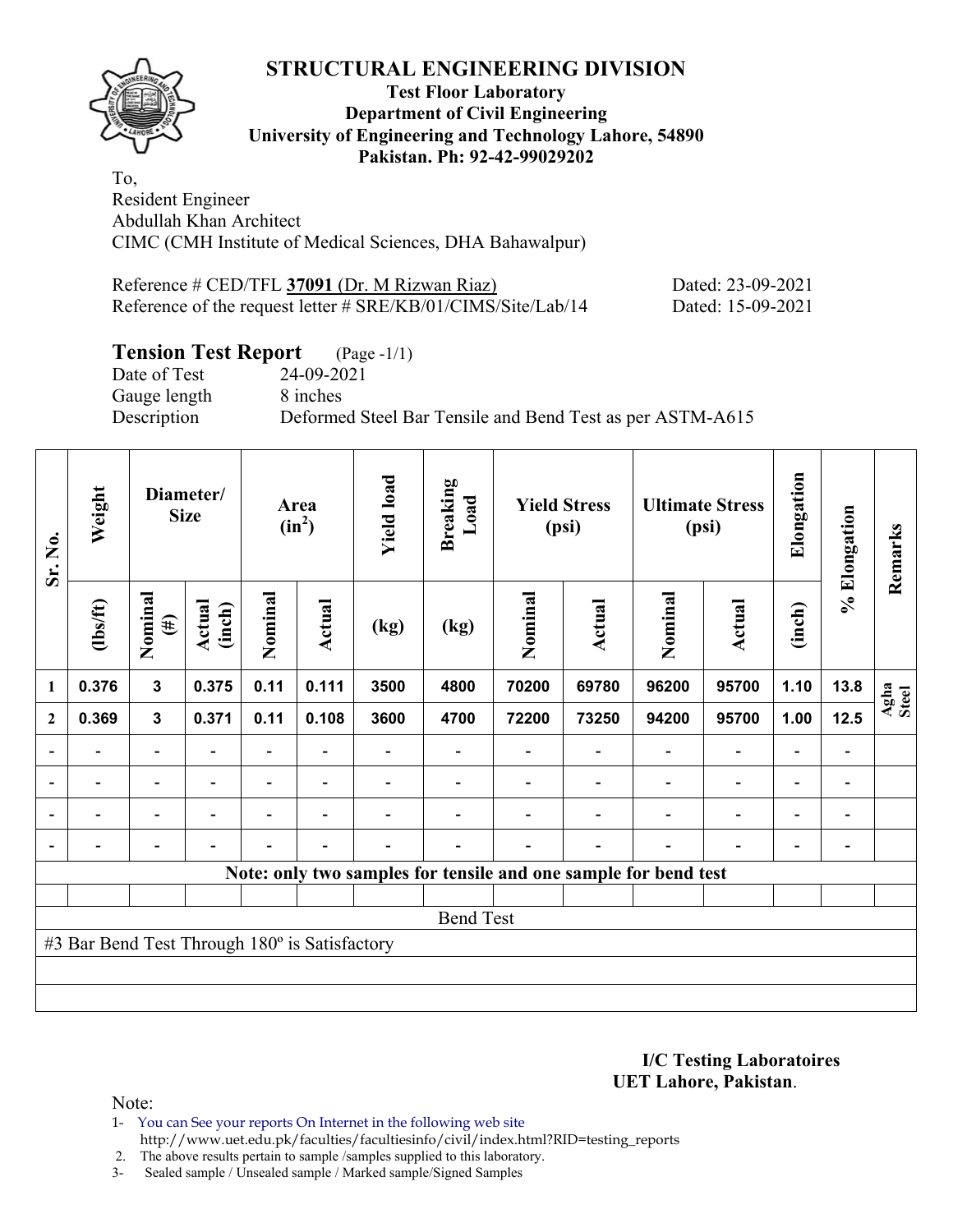

**Test Floor Laboratory Department of Civil Engineering University of Engineering and Technology Lahore, 54890 Pakistan. Ph: 92-42-99029202** 

Ref: CED/TFL/09/37092 Dated: 23-09-2021

Dated of Test: 24-09-2021

**To Resident Engineer Osmani & Company Infrastructure Development Works of Phase-IIB (Including Construction of UG, OH Tank, WS and Sewerage System) at M3 Industrial City, Near Sahiwala Interchange M-3 Motorway, Faisalabad** 

### Subject: **- CALIBRATION OF HYDRAULIC JACK WITH PRESSURE GAUGE (MARK: TFL/09/37092) (Page # 1/2)**

Reference to your Letter No. CRE/M3IC/FIC-039/Lab/1447, dated: 22/09/2021 on the subject cited above. One Hydraulic No. 777 with Pressure Gauge No. EN-837-1 as received by us has been calibrated. The results are tabulated as under:

| <b>Total Range</b>       | Zero -       | 6000 (Psi) |
|--------------------------|--------------|------------|
| <b>Calibrated Range:</b> | $\chi$ ero - | 2200 (Psi) |

| <b>Hydraulic Jack Reading</b><br>(Psi) | 200   | 400   | 600   | 800   | 1000  | 1200   | 1400   | 1600   | 1800   | 2000   | 2200   |
|----------------------------------------|-------|-------|-------|-------|-------|--------|--------|--------|--------|--------|--------|
| Calibrated Load (kg)                   | 26000 | 42400 | 59000 | 76600 | 90600 | 105800 | 121600 | 134600 | 150600 | 166200 | 181800 |
| <b>Calibrated Pressure (Psi)</b>       | 219   | 357   | 497   | 646   | 764   | 892    | 1025   | 1134   | 1269   | 1401   | 1532   |

The Ram Area of Jack =  $261.58 \text{ in}^2$ 



 **UET Lahore, Pakistan**.

Note:

- 1- You can See your reports On Internet in the following web site http://www.uet.edu.pk/faculties/facultiesinfo/civil/index.html?RID=testing\_reports
- 2. The above results pertain to sample /samples supplied to this laboratory.
- 3- Sealed sample / Unsealed sample / Marked sample/Signed Samples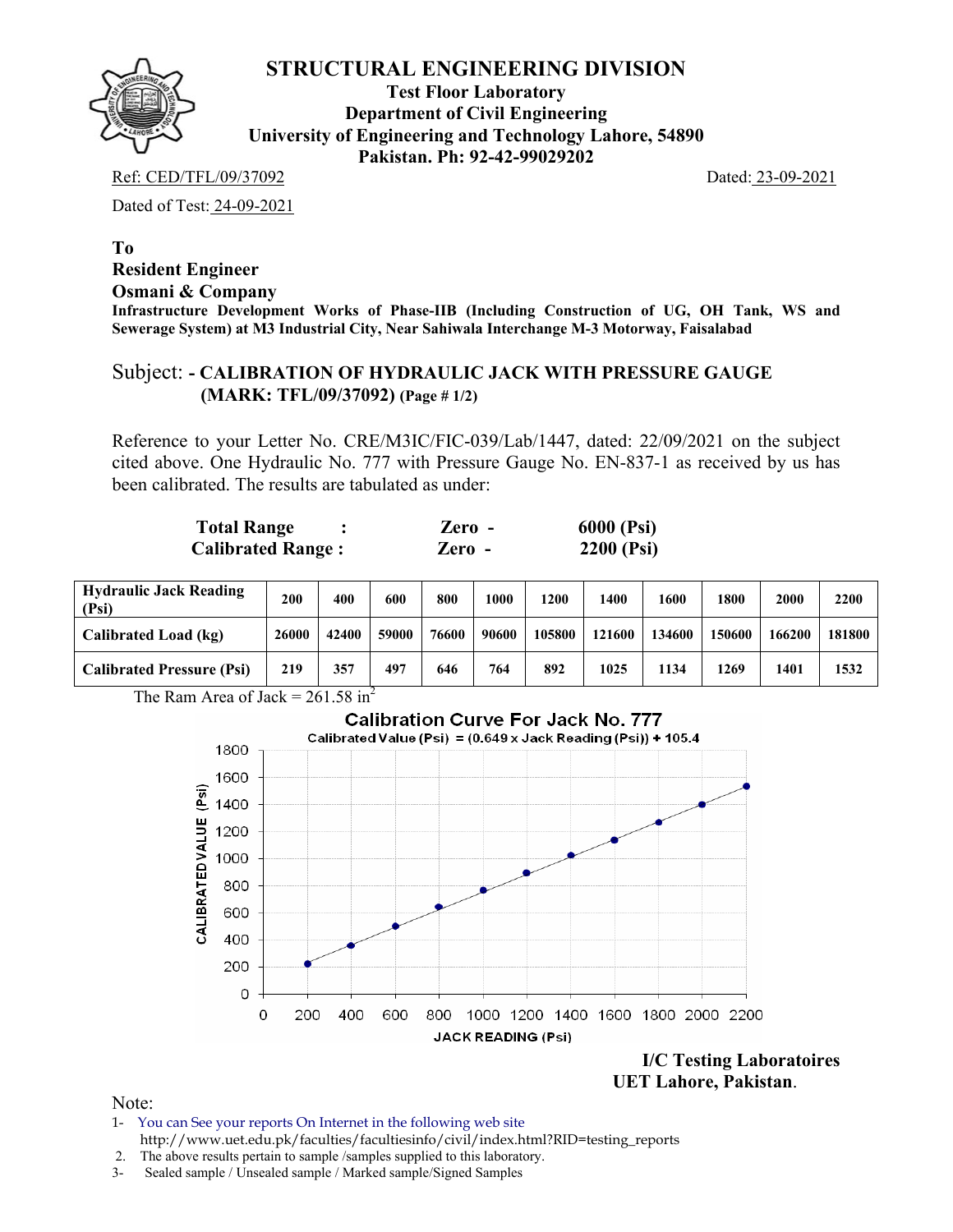**Test Floor Laboratory Department of Civil Engineering University of Engineering and Technology Lahore, 54890 Pakistan. Ph: 92-42-99029202** 

Ref: CED/TFL/09/37092 Dated: 23-09-2021

Dated of Test: 24-09-2021

#### **To Resident Engineer Osmani & Company Infrastructure Development Works of Phase-IIB (Including Construction of UG, OH Tank, WS and Sewerage System) at M3 Industrial City, Near Sahiwala Interchange M-3 Motorway, Faisalabad**

# Subject: **- CALIBRATION OF DIAL GAUGES (MARK: TFL/09/37092)** (Page # 2/2)

 Reference to your Letter No. CRE/M3IC/FIC-039/Lab/1447, dated: 22/09/2021 on the subject cited above. Three Dial Gauges as received by us have been calibrated on standard calibration device. The results are tabulated as under.

| <b>Total Range</b>       | Zero -   | $50 \text{ (mm)}$ |
|--------------------------|----------|-------------------|
| <b>Calibrated Range:</b> | $Zero -$ | $50 \text{ (mm)}$ |

| <b>Standard</b> |                                 | <b>Dial Gauge Readings</b>       |                                          |
|-----------------|---------------------------------|----------------------------------|------------------------------------------|
| Reading         | Dial Gauge No. I<br>(16F083345) | Dial Gauge No. II<br>(16F083307) | <b>Dial Gauge No. III</b><br>(16K220157) |
| 400             | 395                             | 395                              | 390                                      |
| 800             | 794                             | 799                              | 786                                      |
| 1200            | 1194                            | 1198                             | 1183                                     |
| 1600            | 1593                            | 1597                             | 1578                                     |
| 2000            | 1993                            | 1996                             | 1973                                     |
| 2400            | 2392                            | 2397                             | 2376                                     |
| 2800            | 2792                            | 2799                             | 2773                                     |
| 3200            | 3191                            | 3200                             | 3174                                     |
| 3600            | 3590                            | 3600                             | 3574                                     |
| 4000            | 3989                            | 3999                             | 3973                                     |
| 4400            | 4390                            | 4399                             | 4372                                     |
| 4800            | 4790                            | 4798                             | 4772                                     |
| 5000            | 4990                            | 4997                             | 4977                                     |

**I/C Testing Laboratoires UET Lahore, Pakistan**.

Note:

1- You can See your reports On Internet in the following web site http://www.uet.edu.pk/faculties/facultiesinfo/civil/index.html?RID=testing\_reports

2. The above results pertain to sample /samples supplied to this laboratory.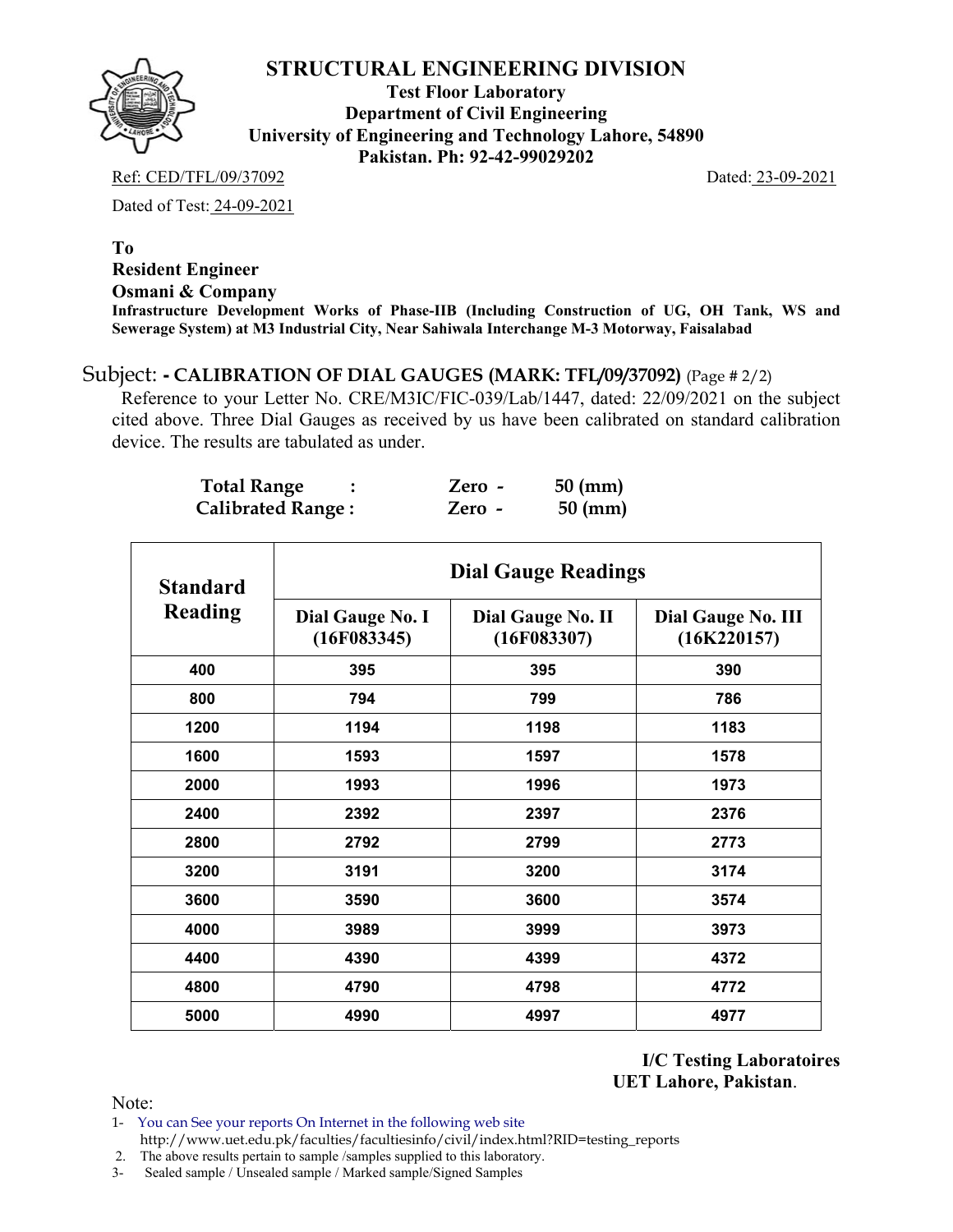

**Test Floor Laboratory Department of Civil Engineering University of Engineering and Technology Lahore, 54890 Pakistan. Ph: 92-42-99029202** 

To, M/S Adeel Engineering Works Lahore

Reference # CED/TFL **37093** (Dr. M Rizwan Riaz) Dated: 23-09-2021 Reference of the request letter # Nil Dated: 22-09-2021

## **Tension Test Report** (Page -1/1) Date of Test 24-09-2021 Gauge length 8 inches Description Deformed Steel Bar Tensile and Bend Test as per ASTM-A615

| Sr. No.                  | Weight                                        |                          | Diameter/<br><b>Size</b> |                          | Area<br>$(in^2)$         | <b>Yield load</b> | <b>Breaking</b><br>Load |         | <b>Yield Stress</b><br>(psi) |                                                                 | <b>Ultimate Stress</b><br>(psi) | Elongation               | % Elongation                 | Remarks |
|--------------------------|-----------------------------------------------|--------------------------|--------------------------|--------------------------|--------------------------|-------------------|-------------------------|---------|------------------------------|-----------------------------------------------------------------|---------------------------------|--------------------------|------------------------------|---------|
|                          | $\frac{2}{10}$                                | Nominal<br>$(\#)$        | Actual<br>(inch)         | Nominal                  | Actual                   | (kg)              | (kg)                    | Nominal | <b>Actual</b>                | Nominal                                                         | <b>Actual</b>                   | (inch)                   |                              |         |
| 1                        | 0.378                                         | $\mathbf{3}$             | 0.376                    | 0.11                     | 0.111                    | 3500              | 5100                    | 70200   | 69340                        | 102200                                                          | 101100                          | 1.20                     | 15.0                         |         |
| $\mathbf{2}$             | 0.393                                         | $\mathbf{3}$             | 0.383                    | 0.11                     | 0.115                    | 4400              | 5800                    | 88200   | 84020                        | 116300                                                          | 110800                          | 0.90                     | 11.3                         |         |
| $\blacksquare$           |                                               | $\overline{\phantom{0}}$ |                          | $\overline{\phantom{0}}$ |                          |                   |                         |         |                              |                                                                 |                                 |                          | -                            |         |
| $\overline{a}$           |                                               | $\overline{\phantom{0}}$ |                          |                          | $\overline{\phantom{0}}$ |                   |                         |         |                              |                                                                 |                                 | $\overline{\phantom{0}}$ | -                            |         |
| $\overline{\phantom{a}}$ | $\overline{\phantom{a}}$                      | -                        | $\blacksquare$           | $\overline{\phantom{0}}$ | $\blacksquare$           |                   |                         |         |                              | $\blacksquare$                                                  | $\overline{\phantom{0}}$        | $\overline{\phantom{a}}$ | $\blacksquare$               |         |
| $\blacksquare$           | $\overline{a}$                                | $\overline{\phantom{0}}$ |                          |                          | $\overline{\phantom{0}}$ |                   |                         |         |                              |                                                                 | $\overline{\phantom{0}}$        | $\overline{\phantom{0}}$ | $\qquad \qquad \blacksquare$ |         |
|                          |                                               |                          |                          |                          |                          |                   |                         |         |                              | Note: only two samples for tensile and one sample for bend test |                                 |                          |                              |         |
|                          |                                               |                          |                          |                          |                          |                   |                         |         |                              |                                                                 |                                 |                          |                              |         |
|                          |                                               |                          |                          |                          |                          |                   | <b>Bend Test</b>        |         |                              |                                                                 |                                 |                          |                              |         |
|                          | #3 Bar Bend Test Through 180° is Satisfactory |                          |                          |                          |                          |                   |                         |         |                              |                                                                 |                                 |                          |                              |         |
|                          |                                               |                          |                          |                          |                          |                   |                         |         |                              |                                                                 |                                 |                          |                              |         |
|                          |                                               |                          |                          |                          |                          |                   |                         |         |                              |                                                                 |                                 |                          |                              |         |

#### **I/C Testing Laboratoires UET Lahore, Pakistan**.

Note:

1- You can See your reports On Internet in the following web site http://www.uet.edu.pk/faculties/facultiesinfo/civil/index.html?RID=testing\_reports

2. The above results pertain to sample /samples supplied to this laboratory.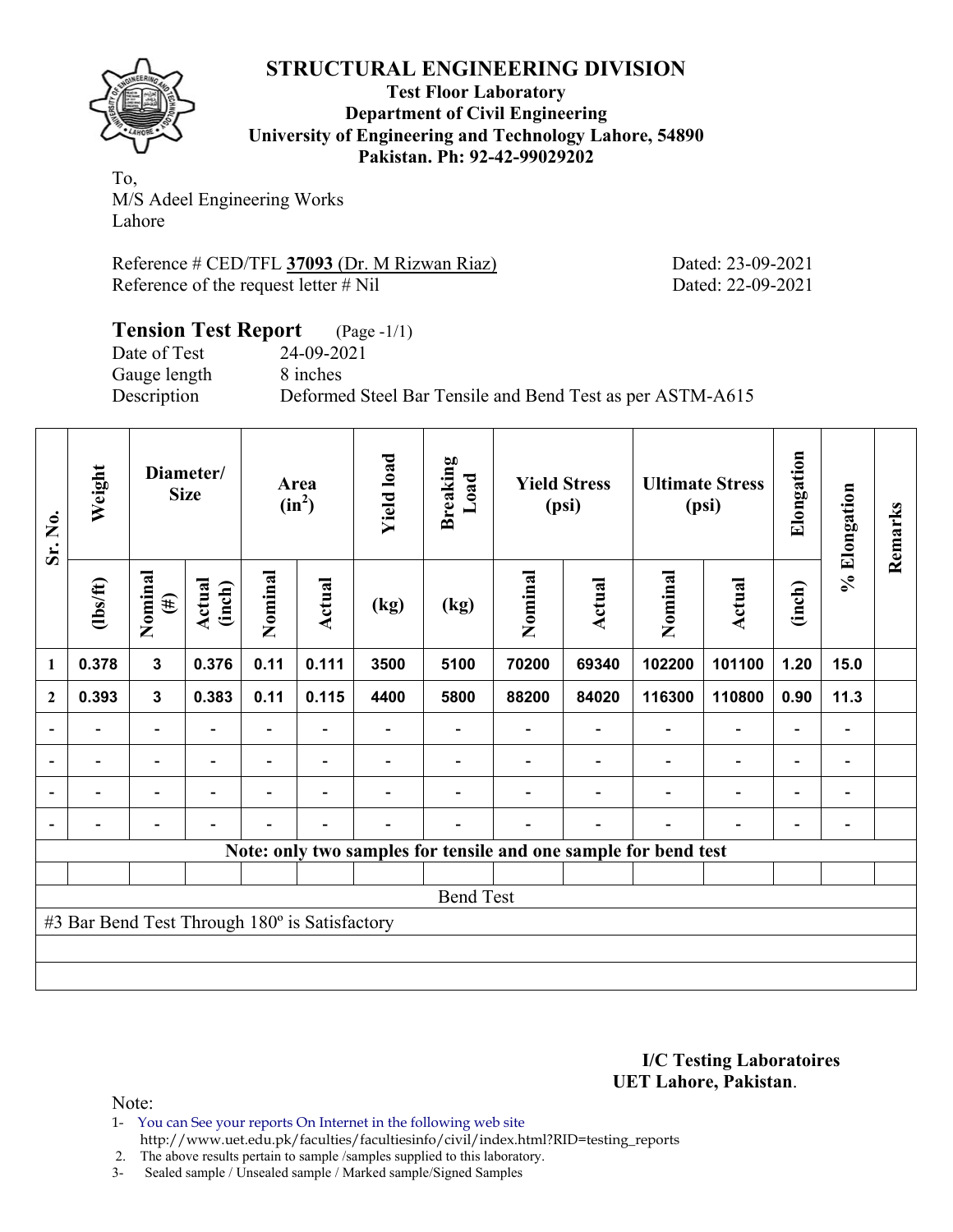

#### **Test Floor Laboratory Department of Civil Engineering University of Engineering and Technology Lahore, 54890 Pakistan. Ph: 92-42-99029202**

To, M/S Building Research Station Lahore (M/s Afaq Steel, 17-km Sheikhupura Road, Lahore)

Reference # CED/TFL 37094 (Dr. M Rizwan Riaz) Dated: 23-09-2021 Reference of the request letter # 154-R/2761 Dated: 22-09-2021

#### **Tension Test Report** (Page -1/1) Date of Test 24-09-2021 Gauge length 8 inches Description Deformed Steel Bar Tensile and Bend Test as per ASTM-A615

| Sr. No.                  | Weight<br>Diameter/<br><b>Size</b><br>(inch)        |                | Area<br>$(in^2)$ |         | <b>Yield load</b><br><b>Breaking</b><br>Load |      | <b>Yield Stress</b><br>(psi)                                    |         | <b>Ultimate Stress</b><br>(psi) |         | Elongation               | % Elongation             | Remarks        |                          |
|--------------------------|-----------------------------------------------------|----------------|------------------|---------|----------------------------------------------|------|-----------------------------------------------------------------|---------|---------------------------------|---------|--------------------------|--------------------------|----------------|--------------------------|
|                          | (1bs/ft)                                            | Nominal        | Actual           | Nominal | <b>Actual</b>                                | (kg) | (kg)                                                            | Nominal | <b>Actual</b>                   | Nominal | <b>Actual</b>            | (inch)                   |                |                          |
| $\mathbf{1}$             | 0.371                                               | 3/8            | 0.373            | 0.11    | 0.109                                        | 3300 | 4800                                                            | 66200   | 66630                           | 96200   | 97000                    | 1.10                     | 13.8           |                          |
|                          |                                                     |                |                  |         |                                              |      |                                                                 |         |                                 |         | $\overline{\phantom{0}}$ | $\blacksquare$           |                | Premium<br><b>Batala</b> |
| $\overline{\phantom{a}}$ |                                                     |                |                  |         | $\blacksquare$                               |      |                                                                 |         |                                 |         | $\overline{\phantom{0}}$ | $\overline{\phantom{a}}$ |                |                          |
| $\blacksquare$           |                                                     | $\blacksquare$ |                  |         | $\blacksquare$                               |      |                                                                 |         |                                 |         | $\overline{\phantom{0}}$ | $\overline{\phantom{a}}$ | $\blacksquare$ |                          |
|                          |                                                     | -              | ۰                |         | $\overline{\phantom{0}}$                     |      |                                                                 |         |                                 |         | $\overline{\phantom{0}}$ | $\overline{\phantom{a}}$ |                |                          |
|                          |                                                     | $\blacksquare$ |                  |         | $\blacksquare$                               |      |                                                                 |         | $\overline{\phantom{0}}$        |         | $\blacksquare$           | $\blacksquare$           |                |                          |
|                          |                                                     |                |                  |         |                                              |      | Note: only two samples for tensile and one sample for bend test |         |                                 |         |                          |                          |                |                          |
|                          |                                                     |                |                  |         |                                              |      |                                                                 |         |                                 |         |                          |                          |                |                          |
|                          |                                                     |                |                  |         |                                              |      | <b>Bend Test</b>                                                |         |                                 |         |                          |                          |                |                          |
|                          | 3/8" Dia Bar Bend Test Through 180° is Satisfactory |                |                  |         |                                              |      |                                                                 |         |                                 |         |                          |                          |                |                          |
|                          |                                                     |                |                  |         |                                              |      |                                                                 |         |                                 |         |                          |                          |                |                          |
|                          |                                                     |                |                  |         |                                              |      |                                                                 |         |                                 |         |                          |                          |                |                          |

**I/C Testing Laboratoires UET Lahore, Pakistan**.

Note:

1- You can See your reports On Internet in the following web site http://www.uet.edu.pk/faculties/facultiesinfo/civil/index.html?RID=testing\_reports

2. The above results pertain to sample /samples supplied to this laboratory.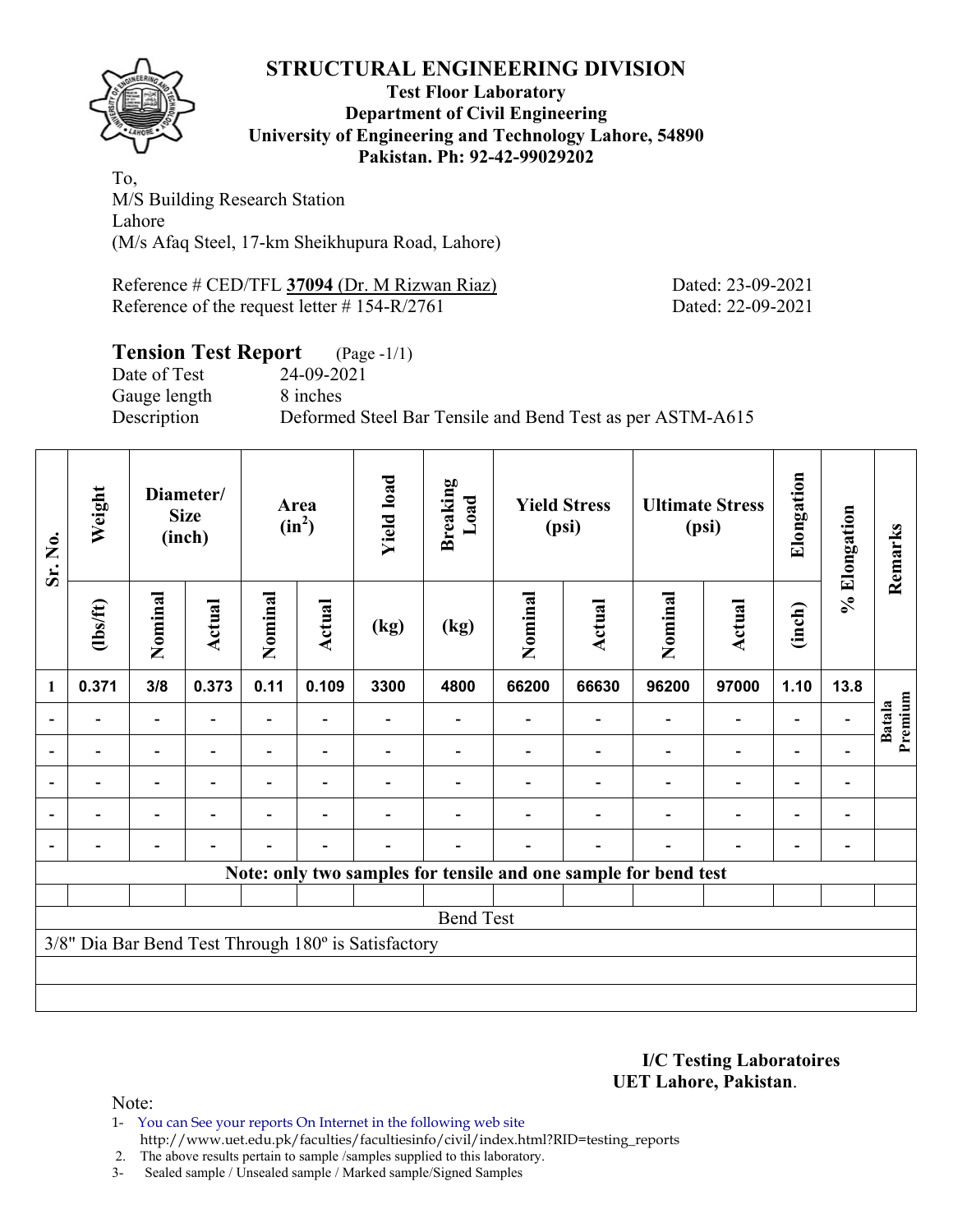

**Test Floor Laboratory Department of Civil Engineering University of Engineering and Technology Lahore, 54890 Pakistan. Ph: 92-42-99029202** 

To, M/S Matrix Management (Pvt) Ltd Lahore

Reference # CED/TFL **37097** (Dr. M Rizwan Riaz) Dated: 23-09-2021 Reference of the request letter # MM/Project/TR/50 Dated: 21-09-2021

| <b>Tension Test Report</b> (Page -1/1) |                                                           |
|----------------------------------------|-----------------------------------------------------------|
| Date of Test                           | 24-09-2021                                                |
| Gauge length                           | 8 inches                                                  |
| Description                            | Deformed Steel Bar Tensile and Bend Test as per ASTM-A615 |

| Sr. No.                  | Weight                   | Diameter/<br><b>Size</b><br>(inch) |                          | Area<br>$(in^2)$         |                | <b>Yield load</b>                                   | <b>Breaking</b><br>Load | <b>Yield Stress</b><br>(psi) |                                                                 |         | <b>Ultimate Stress</b><br>(psi) | Elongation               | % Elongation                 | Remarks |
|--------------------------|--------------------------|------------------------------------|--------------------------|--------------------------|----------------|-----------------------------------------------------|-------------------------|------------------------------|-----------------------------------------------------------------|---------|---------------------------------|--------------------------|------------------------------|---------|
|                          | $\frac{2}{10}$           | Nominal                            | <b>Actual</b>            | Nominal                  | Actual         | (kg)                                                | (kg)                    | Nominal                      | <b>Actual</b>                                                   | Nominal | Actual                          | (inch)                   |                              |         |
| 1                        | 0.375                    | 3/8                                | 0.375                    | 0.11                     | 0.110          | 3800                                                | 4800                    | 76200                        | 76020                                                           | 96200   | 96100                           | 1.00                     | $12.5$                       |         |
|                          |                          | $\overline{\phantom{0}}$           |                          | $\overline{\phantom{0}}$ |                |                                                     |                         |                              |                                                                 |         | $\qquad \qquad \blacksquare$    |                          | $\overline{a}$               |         |
|                          |                          | -                                  |                          |                          |                |                                                     |                         |                              |                                                                 |         |                                 |                          | -                            |         |
| $\overline{\phantom{0}}$ | $\overline{\phantom{0}}$ | $\overline{\phantom{0}}$           | $\overline{\phantom{0}}$ |                          | $\blacksquare$ |                                                     |                         |                              |                                                                 |         | $\overline{\phantom{0}}$        | $\overline{\phantom{0}}$ | $\qquad \qquad \blacksquare$ |         |
| $\blacksquare$           | $\overline{\phantom{a}}$ | $\overline{\phantom{0}}$           | $\overline{\phantom{0}}$ | -                        | ۰              |                                                     |                         |                              |                                                                 |         | $\overline{\phantom{0}}$        | $\overline{\phantom{0}}$ | $\qquad \qquad \blacksquare$ |         |
| $\blacksquare$           | -                        | $\overline{\phantom{0}}$           |                          | -                        | ۰              |                                                     |                         |                              |                                                                 |         | $\overline{\phantom{0}}$        | $\overline{\phantom{0}}$ | $\overline{\phantom{0}}$     |         |
|                          |                          |                                    |                          |                          |                |                                                     |                         |                              | Note: only two samples for tensile and one sample for bend test |         |                                 |                          |                              |         |
|                          |                          |                                    |                          |                          |                |                                                     |                         |                              |                                                                 |         |                                 |                          |                              |         |
|                          |                          |                                    |                          |                          |                |                                                     | <b>Bend Test</b>        |                              |                                                                 |         |                                 |                          |                              |         |
|                          |                          |                                    |                          |                          |                | 3/8" Dia Bar Bend Test Through 180° is Satisfactory |                         |                              |                                                                 |         |                                 |                          |                              |         |
|                          |                          |                                    |                          |                          |                |                                                     |                         |                              |                                                                 |         |                                 |                          |                              |         |
|                          |                          |                                    |                          |                          |                |                                                     |                         |                              |                                                                 |         |                                 |                          |                              |         |

#### **I/C Testing Laboratoires UET Lahore, Pakistan**.

Note:

1- You can See your reports On Internet in the following web site http://www.uet.edu.pk/faculties/facultiesinfo/civil/index.html?RID=testing\_reports

2. The above results pertain to sample /samples supplied to this laboratory.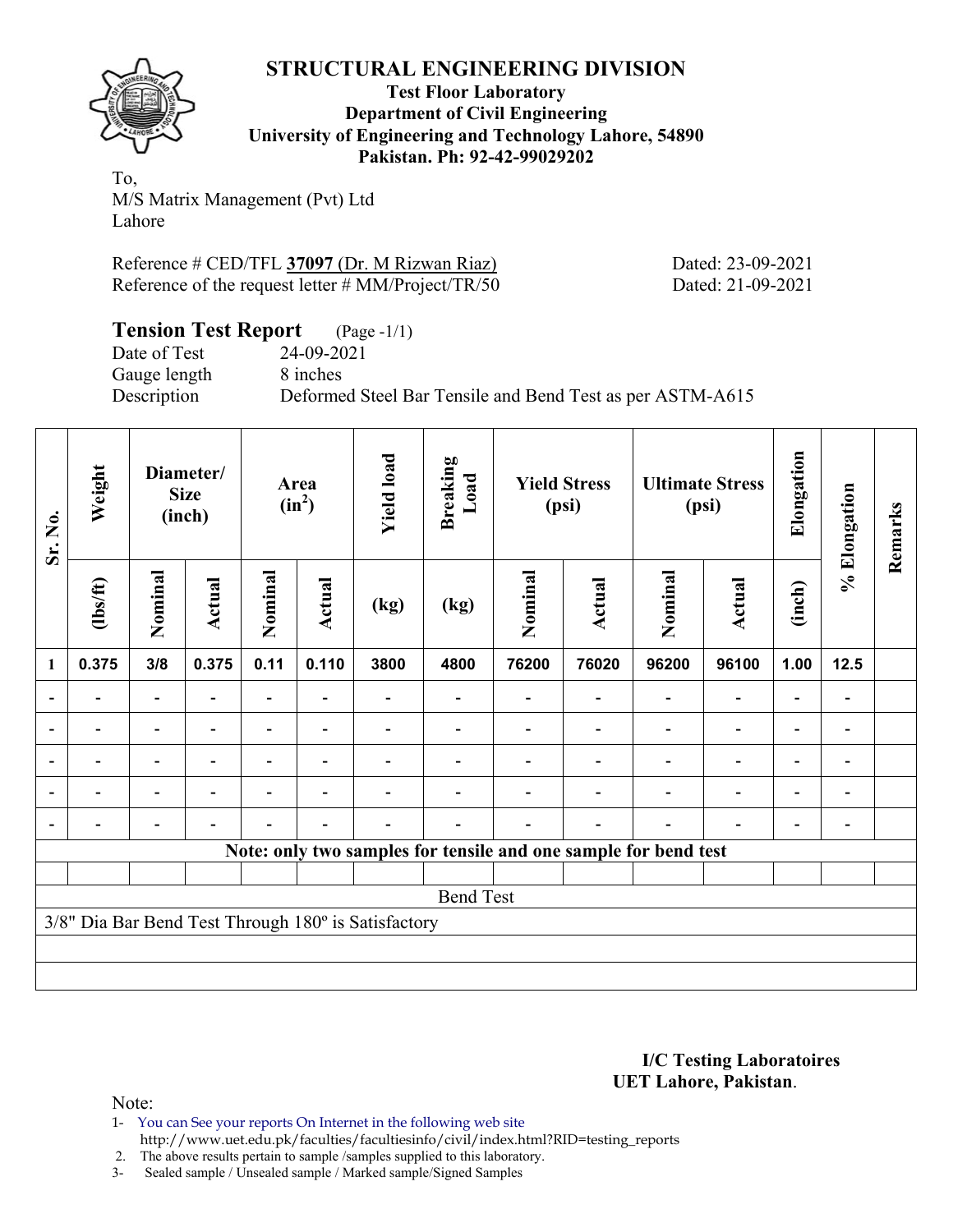

### **Test Floor Laboratory Department of Civil Engineering University of Engineering and Technology Lahore, 54890 Pakistan. Ph: 92-42-99029202**

To, Project Manager AR Developers & Town Planers Over Head Water Tank in B-Block ao Al-Rehman Garden Ph-7Lahore

| Reference # CED/TFL 37098 (Dr. M Rizwan Riaz)      |
|----------------------------------------------------|
| Reference of the request letter $\# Z.A/A.R/20-21$ |

Dated: 23-09-2021 Dated: 23-09-2021

# **Tension Test Report** (Page -1/2)

Date of Test 24-09-2021 Gauge length 8 inches

Description Deformed Steel Bar Tensile and Bend Test as per ASTM-A615

| Sr. No.                  | Weight                                        | Diameter/<br><b>Size</b> |                          | Area<br>$(in^2)$         |                          | <b>Yield load</b> | <b>Breaking</b><br>Load | <b>Yield Stress</b><br>(psi) |                | <b>Ultimate Stress</b><br>(psi)                                 |                          | Elongation               | % Elongation                 | Remarks         |
|--------------------------|-----------------------------------------------|--------------------------|--------------------------|--------------------------|--------------------------|-------------------|-------------------------|------------------------------|----------------|-----------------------------------------------------------------|--------------------------|--------------------------|------------------------------|-----------------|
|                          | $\frac{2}{10}$                                | Nominal<br>$(\#)$        | Actual<br>(inch)         | Nominal                  | Actual                   | (kg)              | (kg)                    | Nominal                      | <b>Actual</b>  | Nominal                                                         | Actual                   | (inch)                   |                              |                 |
| 1                        | 0.383                                         | $\mathbf{3}$             | 0.379                    | 0.11                     | 0.113                    | 3700              | 5200                    | 74200                        | 72460          | 104200                                                          | 101900                   | 1.10                     | 13.8                         |                 |
| $\mathbf{2}$             | 0.378                                         | $\mathbf{3}$             | 0.376                    | 0.11                     | 0.111                    | 3500              | 4600                    | 70200                        | 69460          | 92200                                                           | 91300                    | 1.10                     | 13.8                         | Mughal<br>Steel |
|                          |                                               |                          |                          |                          |                          |                   |                         |                              |                |                                                                 | $\overline{\phantom{0}}$ | $\overline{a}$           |                              |                 |
| $\overline{\phantom{a}}$ | $\overline{\phantom{0}}$                      | $\overline{\phantom{a}}$ | $\overline{\phantom{0}}$ | $\overline{\phantom{0}}$ | $\blacksquare$           |                   |                         |                              | $\blacksquare$ | $\blacksquare$                                                  | $\overline{a}$           | $\overline{\phantom{a}}$ | $\overline{\phantom{a}}$     |                 |
|                          | $\overline{\phantom{0}}$                      | $\overline{\phantom{0}}$ |                          | $\blacksquare$           | $\overline{\phantom{0}}$ |                   |                         |                              |                | $\overline{\phantom{0}}$                                        | $\overline{a}$           | $\overline{\phantom{0}}$ | $\qquad \qquad \blacksquare$ |                 |
|                          | $\overline{\phantom{0}}$                      | $\overline{\phantom{a}}$ |                          | $\blacksquare$           | $\overline{\phantom{0}}$ | $\blacksquare$    |                         |                              | $\blacksquare$ | $\blacksquare$                                                  | $\overline{a}$           | $\overline{\phantom{a}}$ | $\overline{\phantom{0}}$     |                 |
|                          |                                               |                          |                          |                          |                          |                   |                         |                              |                | Note: only two samples for tensile and one sample for bend test |                          |                          |                              |                 |
|                          |                                               |                          |                          |                          |                          |                   |                         |                              |                |                                                                 |                          |                          |                              |                 |
|                          |                                               |                          |                          |                          |                          |                   | <b>Bend Test</b>        |                              |                |                                                                 |                          |                          |                              |                 |
|                          | #3 Bar Bend Test Through 180° is Satisfactory |                          |                          |                          |                          |                   |                         |                              |                |                                                                 |                          |                          |                              |                 |
|                          |                                               |                          |                          |                          |                          |                   |                         |                              |                |                                                                 |                          |                          |                              |                 |
|                          |                                               |                          |                          |                          |                          |                   |                         |                              |                |                                                                 |                          |                          |                              |                 |

**I/C Testing Laboratoires UET Lahore, Pakistan**.

Note:

1- You can See your reports On Internet in the following web site http://www.uet.edu.pk/faculties/facultiesinfo/civil/index.html?RID=testing\_reports

2. The above results pertain to sample /samples supplied to this laboratory.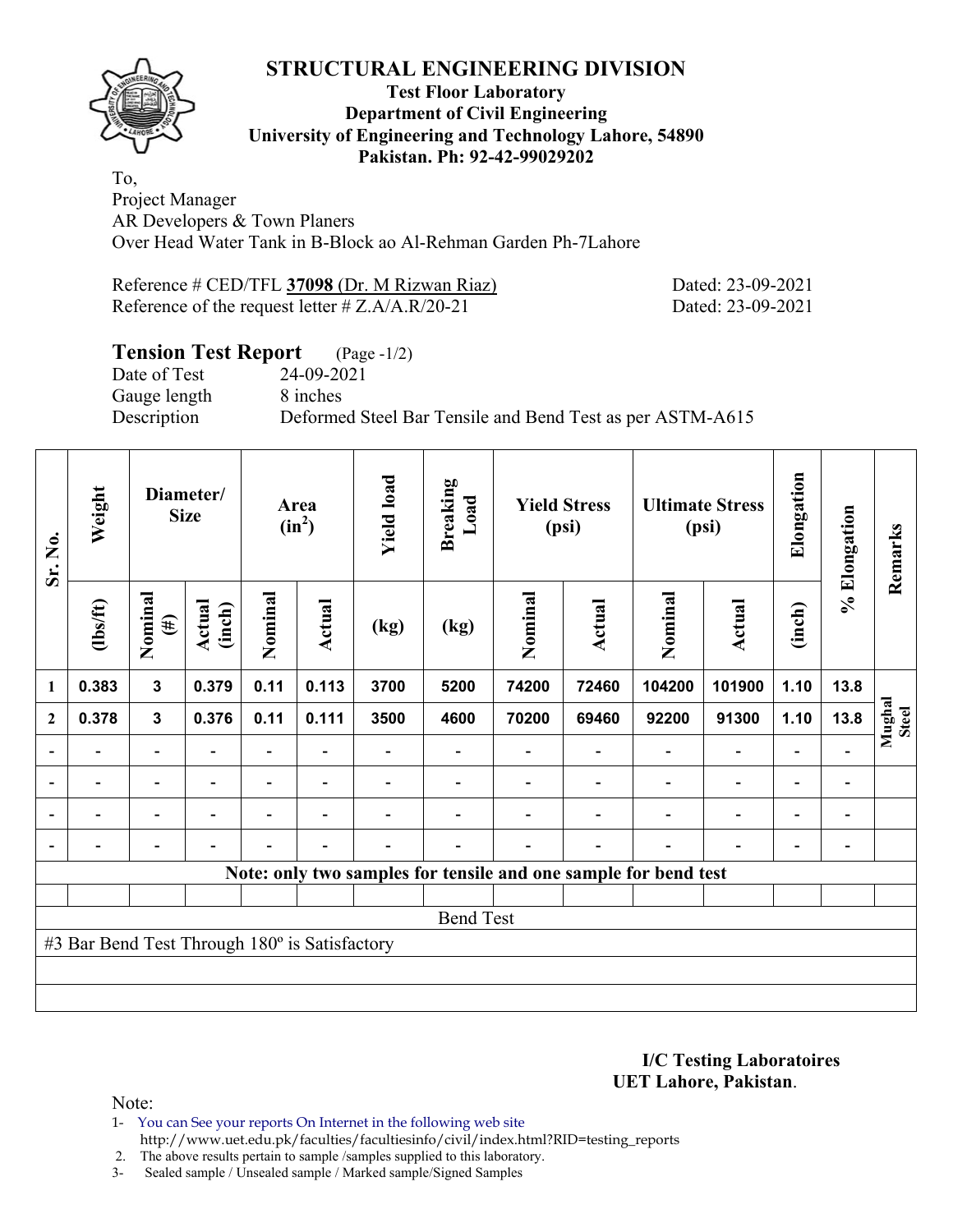

#### **Test Floor Laboratory Department of Civil Engineering University of Engineering and Technology Lahore, 54890 Pakistan. Ph: 92-42-99029202**

To, Project Manager AR Developers & Town Planers Over Head Water Tank in B-Block ao Al-Rehman Garden Ph-7Lahore

| Reference # CED/TFL 37098 (Dr. M Rizwan Riaz)      |
|----------------------------------------------------|
| Reference of the request letter $\# Z.A/A.R/19-21$ |

Dated: 23-09-2021 Dated: 23-09-2021

# **Tension Test Report** (Page -2/2)

Date of Test 24-09-2021 Gauge length 8 inches

Description Deformed Steel Bar Tensile and Bend Test as per ASTM-A615

| Sr. No.                  | Weight                                        | Diameter/<br><b>Size</b> |                  | Area<br>$(in^2)$ |                          | <b>Yield load</b> | <b>Breaking</b><br>Load |         | <b>Yield Stress</b><br>(psi) |                                                                 | <b>Ultimate Stress</b><br>(psi) | Elongation               | % Elongation                 | Remarks         |
|--------------------------|-----------------------------------------------|--------------------------|------------------|------------------|--------------------------|-------------------|-------------------------|---------|------------------------------|-----------------------------------------------------------------|---------------------------------|--------------------------|------------------------------|-----------------|
|                          | (1bs/ft)                                      | Nominal<br>$(\#)$        | Actual<br>(inch) | Nominal          | <b>Actual</b>            | (kg)              | (kg)                    | Nominal | Actual                       | Nominal                                                         | <b>Actual</b>                   | (inch)                   |                              |                 |
| 1                        | 0.369                                         | $\mathbf{3}$             | 0.372            | 0.11             | 0.109                    | 3500              | 5500                    | 70200   | 71080                        | 110200                                                          | 111700                          | 1.10                     | 13.8                         |                 |
| $\mathbf{2}$             | 0.367                                         | $\mathbf{3}$             | 0.371            | 0.11             | 0.108                    | 3500              | 5500                    | 70200   | 71480                        | 110200                                                          | 112400                          | 0.90                     | 11.3                         | Saeed<br>Kasure |
|                          |                                               | $\overline{\phantom{0}}$ |                  |                  |                          |                   |                         |         |                              |                                                                 | $\overline{\phantom{0}}$        | $\overline{a}$           |                              |                 |
| $\overline{\phantom{0}}$ | -                                             | $\blacksquare$           |                  |                  | $\blacksquare$           |                   |                         |         |                              | $\overline{\phantom{0}}$                                        | $\overline{\phantom{0}}$        | $\overline{\phantom{a}}$ | $\qquad \qquad \blacksquare$ |                 |
| $\blacksquare$           | $\blacksquare$                                | $\overline{\phantom{a}}$ | $\blacksquare$   | Ξ.               | $\overline{\phantom{a}}$ |                   |                         |         |                              | $\overline{\phantom{a}}$                                        | $\overline{\phantom{0}}$        | $\overline{\phantom{0}}$ | $\overline{\phantom{0}}$     |                 |
|                          | -                                             | $\overline{a}$           |                  |                  | $\blacksquare$           |                   |                         |         | ۰                            | $\blacksquare$                                                  | $\overline{\phantom{0}}$        | $\overline{\phantom{a}}$ | $\blacksquare$               |                 |
|                          |                                               |                          |                  |                  |                          |                   |                         |         |                              | Note: only two samples for tensile and one sample for bend test |                                 |                          |                              |                 |
|                          |                                               |                          |                  |                  |                          |                   |                         |         |                              |                                                                 |                                 |                          |                              |                 |
|                          |                                               |                          |                  |                  |                          |                   | <b>Bend Test</b>        |         |                              |                                                                 |                                 |                          |                              |                 |
|                          | #3 Bar Bend Test Through 180° is Satisfactory |                          |                  |                  |                          |                   |                         |         |                              |                                                                 |                                 |                          |                              |                 |
|                          |                                               |                          |                  |                  |                          |                   |                         |         |                              |                                                                 |                                 |                          |                              |                 |
|                          |                                               |                          |                  |                  |                          |                   |                         |         |                              |                                                                 |                                 |                          |                              |                 |

**I/C Testing Laboratoires UET Lahore, Pakistan**.

Note:

1- You can See your reports On Internet in the following web site http://www.uet.edu.pk/faculties/facultiesinfo/civil/index.html?RID=testing\_reports

2. The above results pertain to sample /samples supplied to this laboratory.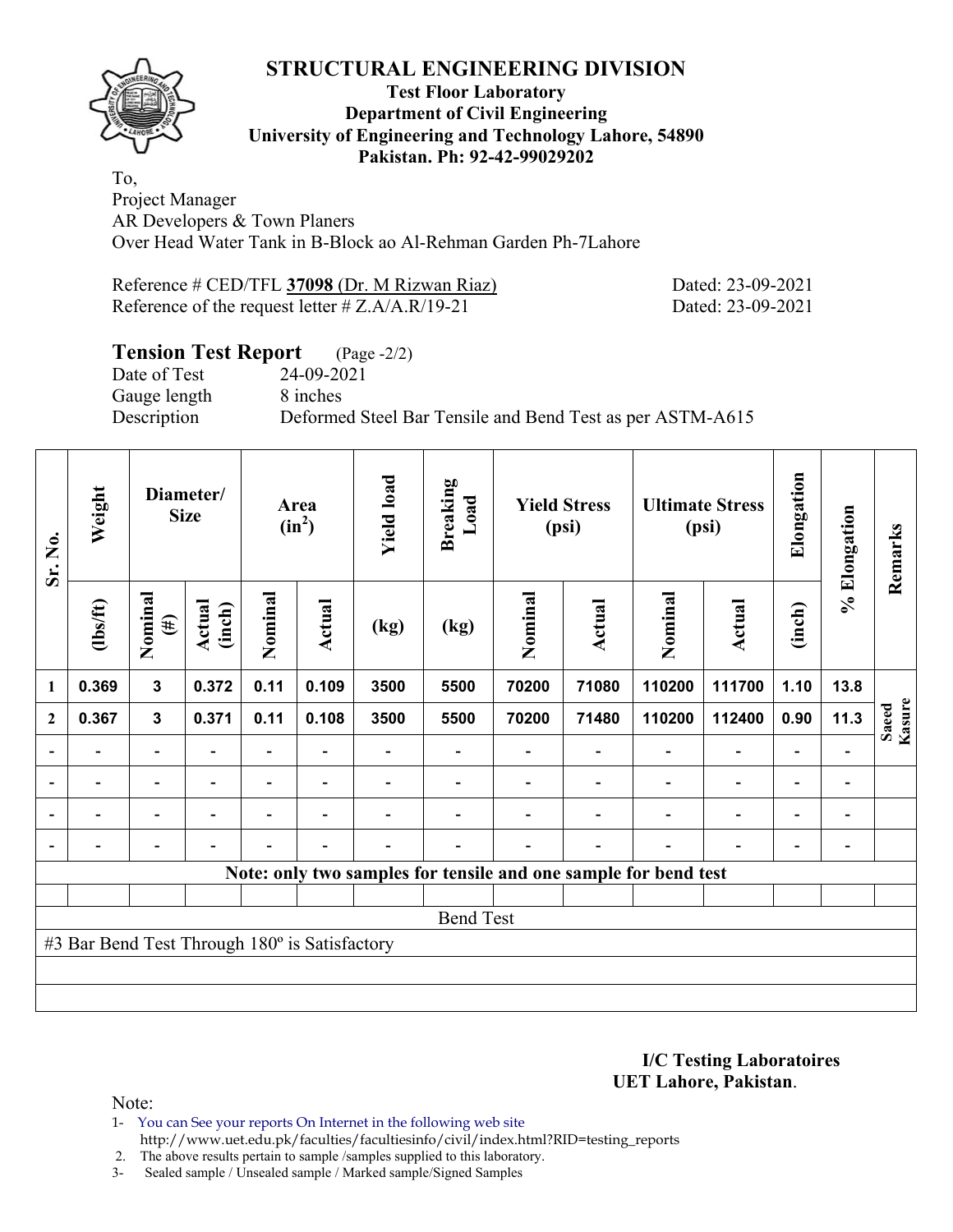

#### **Test Floor Laboratory Department of Civil Engineering University of Engineering and Technology Lahore, 54890 Pakistan. Ph: 92-42-99029202**

To,

Project Manager

China Energy Engineering Group

Northeast No. 2 Electric Power Construction Co., Ltd

Procurement of Plant – Design, Manufacture, Supply, Installation, Testing & Commissioning of 500kV DoubleCircut Quad Bundle Transmission Line from Suki Kinari Hydro Power Station to Interconnection Point of Existing Neelum Jhelum 500kV Double Circuit Quad Bundle

Transmission Line (approx. 75km)

Reference # CED/TFL **37099** (Dr. M Rizwan Riaz) Dated: 23-09-2021

Reference of the request letter # DD-401A-FA-583 Dated: 20-09-2021

# **Tension Test Report** (Page -1/1)

Date of Test 24-09-2021

Gauge length 8 inches

Description Deformed Steel Bar Tensile and Bend Test as per ASTM-A615

| Sr. No.      | Weight                                        | Diameter/<br><b>Size</b> |                  | Area<br>$(in^2)$ |                          | <b>Yield load</b> | <b>Breaking</b><br>Load | <b>Yield Stress</b><br>(psi) |        | <b>Ultimate Stress</b><br>(psi)                                 |                          | Elongation               | % Elongation   | Remarks           |
|--------------|-----------------------------------------------|--------------------------|------------------|------------------|--------------------------|-------------------|-------------------------|------------------------------|--------|-----------------------------------------------------------------|--------------------------|--------------------------|----------------|-------------------|
|              | $_{\rm (hsff)}$                               | Nominal<br>$(\#)$        | Actual<br>(inch) | Nominal          | Actual                   | (kg)              | (kg)                    | Nominal                      | Actual | Nominal                                                         | Actual                   | (inch)                   |                |                   |
| 1            | 0.384                                         | $\mathbf{3}$             | 0.379            | 0.11             | 0.113                    | 3700              | 5200                    | 74200                        | 72310  | 104200                                                          | 101700                   | 1.00                     | 12.5           |                   |
| $\mathbf{2}$ | 0.380                                         | $\mathbf{3}$             | 0.377            | 0.11             | 0.112                    | 3700              | 5100                    | 74200                        | 72920  | 102200                                                          | 100600                   | 0.90                     | 11.3           | <b>Steel</b><br>Ě |
|              |                                               | $\overline{\phantom{0}}$ |                  |                  |                          |                   |                         |                              |        |                                                                 | $\overline{\phantom{a}}$ | $\overline{\phantom{0}}$ | $\overline{a}$ |                   |
|              | -                                             | $\overline{\phantom{0}}$ |                  |                  | $\overline{\phantom{0}}$ |                   |                         |                              |        |                                                                 | $\overline{\phantom{a}}$ | -                        | $\overline{a}$ |                   |
|              |                                               | $\overline{\phantom{0}}$ |                  |                  |                          |                   |                         |                              |        |                                                                 | $\overline{\phantom{0}}$ | $\overline{\phantom{0}}$ |                |                   |
|              |                                               |                          |                  |                  |                          |                   |                         |                              |        | Note: only two samples for tensile and one sample for bend test |                          |                          |                |                   |
|              |                                               |                          |                  |                  |                          |                   |                         |                              |        |                                                                 |                          |                          |                |                   |
|              |                                               |                          |                  |                  |                          |                   | <b>Bend Test</b>        |                              |        |                                                                 |                          |                          |                |                   |
|              | #3 Bar Bend Test Through 180° is Satisfactory |                          |                  |                  |                          |                   |                         |                              |        |                                                                 |                          |                          |                |                   |
|              |                                               |                          |                  |                  |                          |                   |                         |                              |        |                                                                 |                          |                          |                |                   |
|              |                                               |                          |                  |                  |                          |                   |                         |                              |        |                                                                 |                          |                          |                |                   |

Witness by Sohaib Ali (Sub Engineer NESPAK)

**I/C Testing Laboratoires UET Lahore, Pakistan**.

Note:

1- You can See your reports On Internet in the following web site http://www.uet.edu.pk/faculties/facultiesinfo/civil/index.html?RID=testing\_reports

2. The above results pertain to sample /samples supplied to this laboratory.